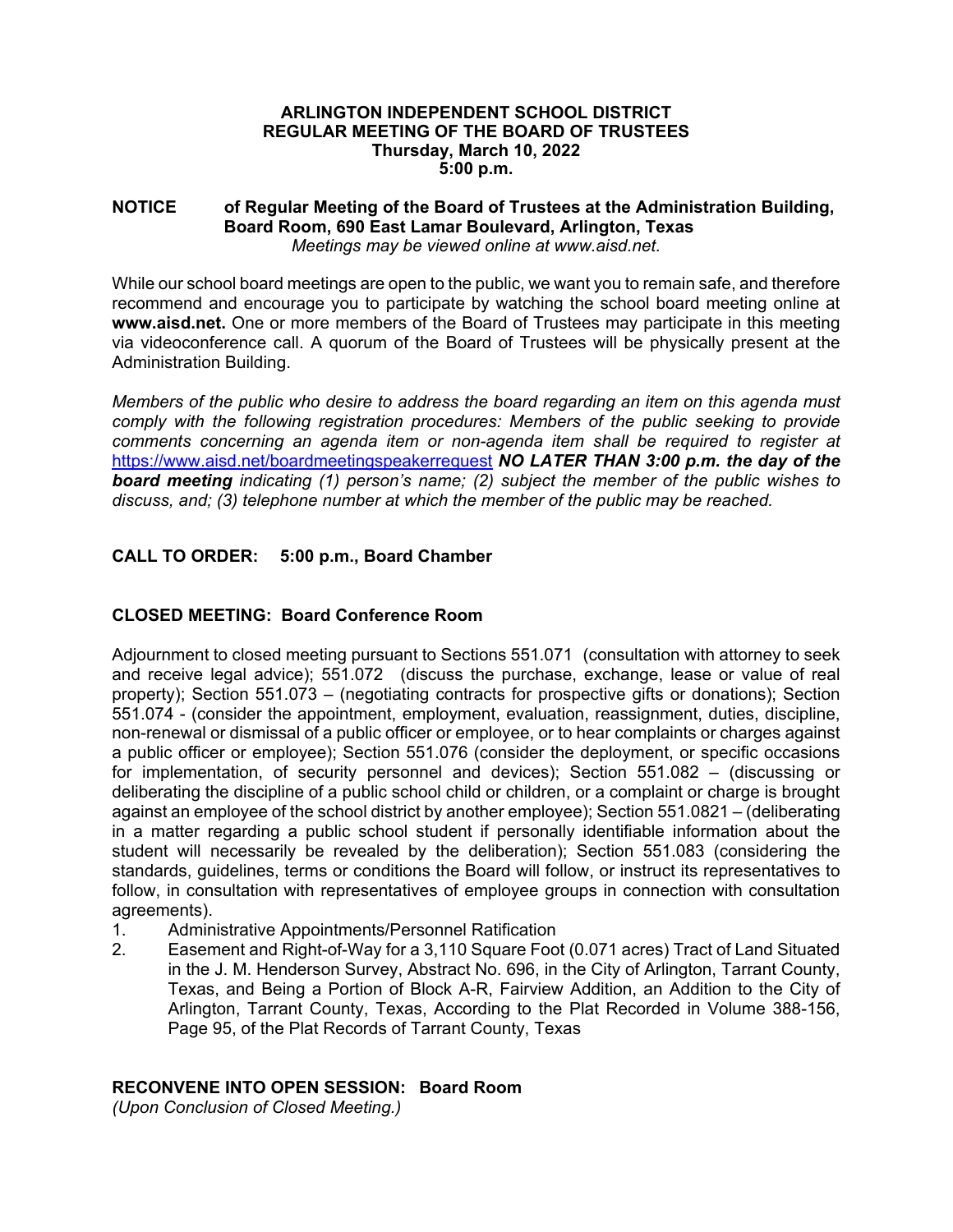## **OPENING CEREMONY:**

#### **PROGRAM AND/OR PRESENTATION:**

This time has been designated for the purpose of allowing programs and/or presentations relating to matters such as curricular, extracurricular, co- curricular and PTA type activities.

- A. Student Performance by Ousley Junior High Region Brass Ensemble
- B. Student of the Month

#### **PUBLIC HEARING:** None

### **OPEN FORUM FOR AGENDA ITEMS:**

Must Pre-Register. Registration as stated above must be completed in its entirety and submitted no later than **3:00 p.m.** This first Open Forum is limited to agenda items other than personnel. Any personnel concern should be brought directly to the Superintendent or Board President prior to the meeting, who will guide you to the proper procedure pursuant to Board Policy. Speakers will be limited to two (2) minutes. When more than one individual wishes to address the same agenda item, the President may ask the group to appoint one spokesperson.

#### **ACTION:**

- A. Consider Notice of Election
- B. Consider Board Handbook
- C. Consider an Easement and Right-of-Way for a 3,110 Square Foot (0.071 acres) Tract of Land Situated in the J. M. Henderson Survey, Abstract No. 696, in the City of Arlington, Tarrant County, Texas, and Being a Portion of Block A-R, Fairview Addition, an Addition to the City of Arlington, Tarrant County, Texas, According to the Plat Recorded in Volume 388-156, Page 95, of the Plat Records of Tarrant County, Texas
- D. Consider Missed School Day Waiver Due to Inclement Weather on February 24, 2022
- E. Consider Resolution to Grant Paid Leave for Employees Not Able to Work Due to Inclement Weather

### **DISCUSSION / ACTION:**

- A. Consider the Schematic Design for Arlington High School and the High School Fine Arts and Dual Language Academy Addition and Renovation Project
- B. Consider the Design Development Drawings for Bailey Junior High School Addition and Renovation Project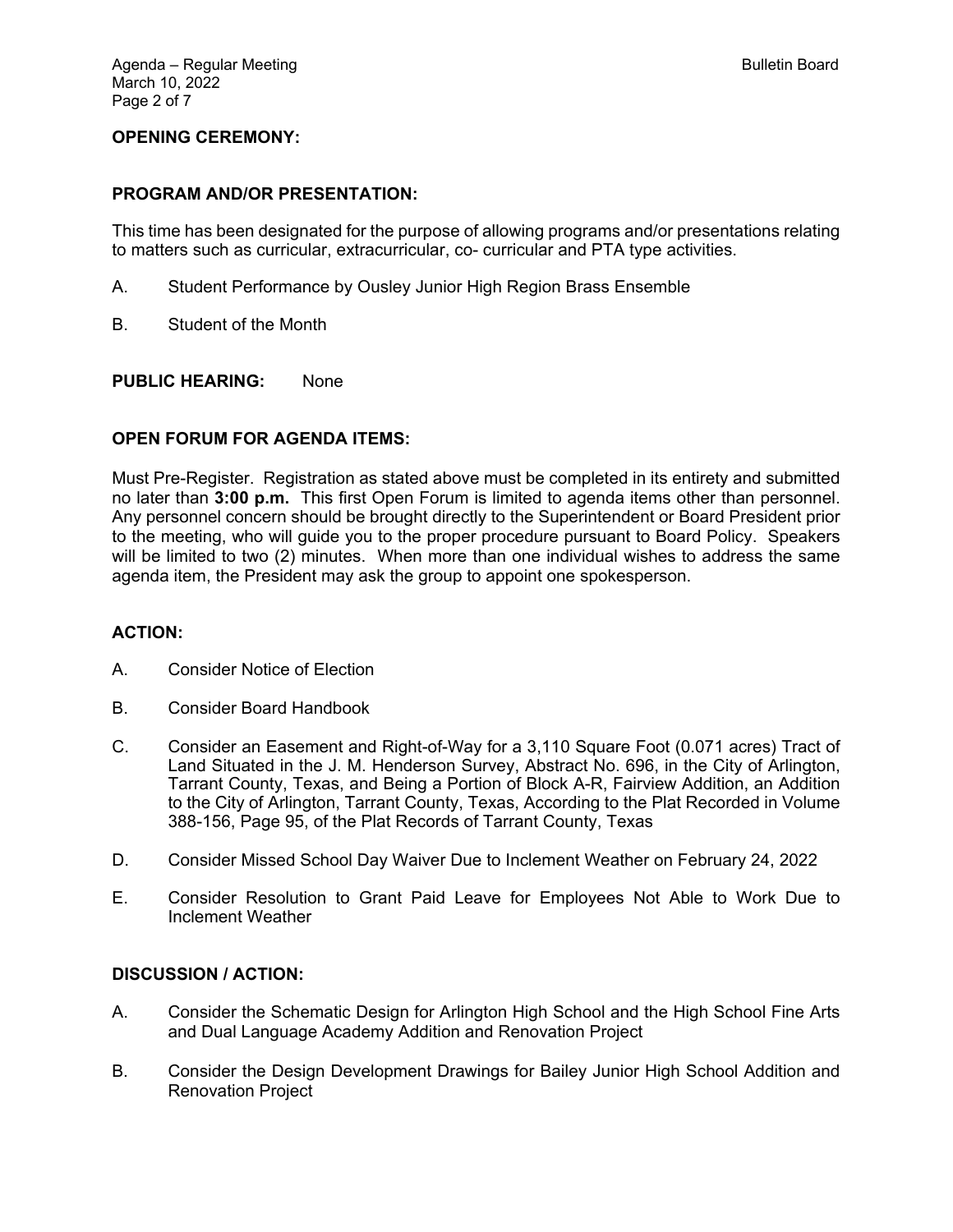C. COVID-19 School Operations Update

## **DISCUSSION:**

A. 2021-2022 Financial Update

## **CONSENT AGENDA:**

- A. Approval of Personnel Recommendations: New Hires, Retirements, Resignations, Leaves of Absence, Dismissals, Terminations, Non-Renewals, Non-Extensions
- B. Approval of Donations to Arlington Independent School District
- C. Approval of Bids, Purchases, Construction Items 22-06g Academic Educational Consultants and Professional Development Services 22-10 f Outside Contracted Services
	- 22-31 Fall Athletic Sports Supplies & Catalog
	- 22-36 Plumbing Supplies for Inventory and Catalog
	- 22-37 Air Conditioning & Refrigeration Parts for Inventory and Catalog
	- 22-38 Art Supplies for Inventory and Catalog
	- 22-39 Transportation Supplies for Inventory and Catalog
	- 22-40 Custodial Supplies for Inventory and Catalog
	- 22-45 Quarterly Contract for Dual Purpose Copier Paper
- D. Approval of Purchases Greater Than \$50,000 Exempt from Bid 22-03-10-001 Computers & Chromebooks/Deployment & MDM Services 22-03-10-002 HoverCam Document Cameras 22-03-10-003 Tutoring Services for Math and Reading Program 22-03-10-004 Dual Credit Courses for Arlington College & Career High School Students 22-03-10-005 District Marketing and Advertisement 22-03-10-006 Band Uniforms 22-03-10-007 Chiller Replacement
- E. Approval of Budget Amendment
- F. Approval of Previous Meetings, February 2022
- G. Approval of Monthly Financial Report for Period Ending January 31, 2022
- H. Approval of Monthly Investment Report for Period Ending January 31, 2022
- I. Approval of Resolution Committing a Portion of the General Fund Balance to Fund the Expansion of the Prekindergarten Program
- J. Approval of Change Order #1 Amending the Contract Amount for the 2019 Bond Construction Project for the Thornton Elementary School Replacement Project, Phase I – Bid Package 7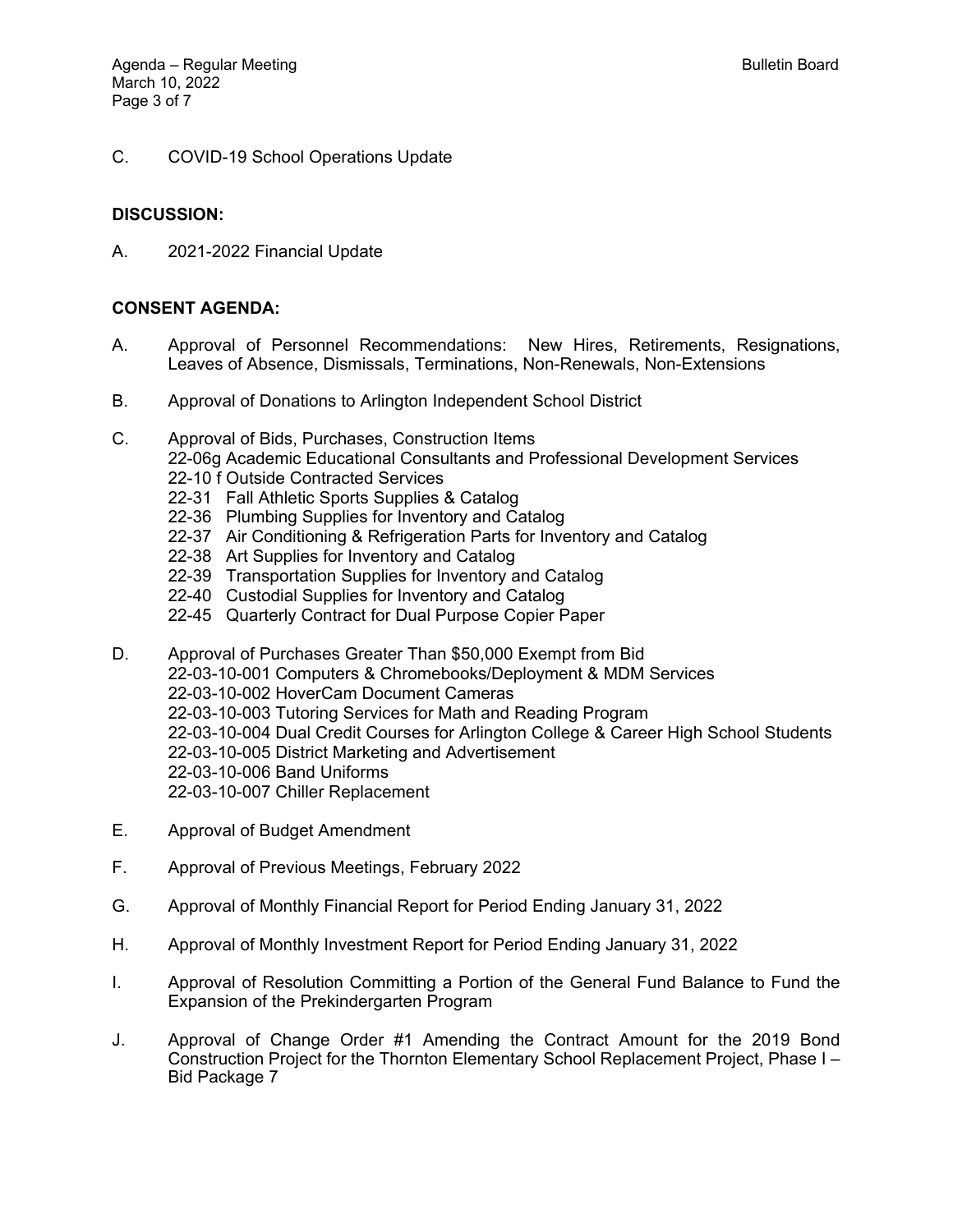- K. Approval of Instructional Materials Used for the Adoption of New Prekindergarten Curriculum
- L. Approval of Resolution to Convene the District's School Health Advisory Council (SHAC) to Recommend Curriculum Materials for Human Sexuality Instruction
- M. Approval of Additional Texas Teacher Evaluation and Support System (T-TESS) **Appraisers**
- N. Approval of Salvage Property

## **DISCUSSION:**

B. House Bill 3 and District Improvement Plan Progress Monitoring Update

## **OPEN FORUM FOR NON-AGENDA ITEMS:**

Must Pre-Register. Registration as stated above must be completed in its entirety and submitted no later than **3:00 p.m.** Any personnel concern should be brought directly to the Superintendent or Board President prior to the meeting, who will guide you to the proper procedure pursuant to Board Policy. Speakers will be limited to two (2) minutes. When more than one individual wishes to address the same agenda item, the President may ask the group to appoint one spokesperson.

### **SUPERINTENDENT'S REPORT:**

This time is for the Superintendent to acknowledge varying kinds of activities occurring within the district. This includes such items as recognition of outstanding performance by district staff and/or students, the initiating of new programs and special activities.

The Superintendent will report on the following subjects:

- A. Recognition of outstanding performance by district staff and students
- B. Initiation of new programs and special activities

## **SCHOOL BOARD'S REPORTS:**

This time on the Agenda allows each member to inform other Board Members, the administrative staff and the public of activities which are of interest.

The Board Members will report on the following subjects:

- A. Board member attendance at various school and community events.
- B. Board member announcement of various upcoming school and community events.
- C. Board member visits to various campuses
- D. Board member recognition of outstanding performance by district staff and students
- E. Board member recognition of new programs and special activities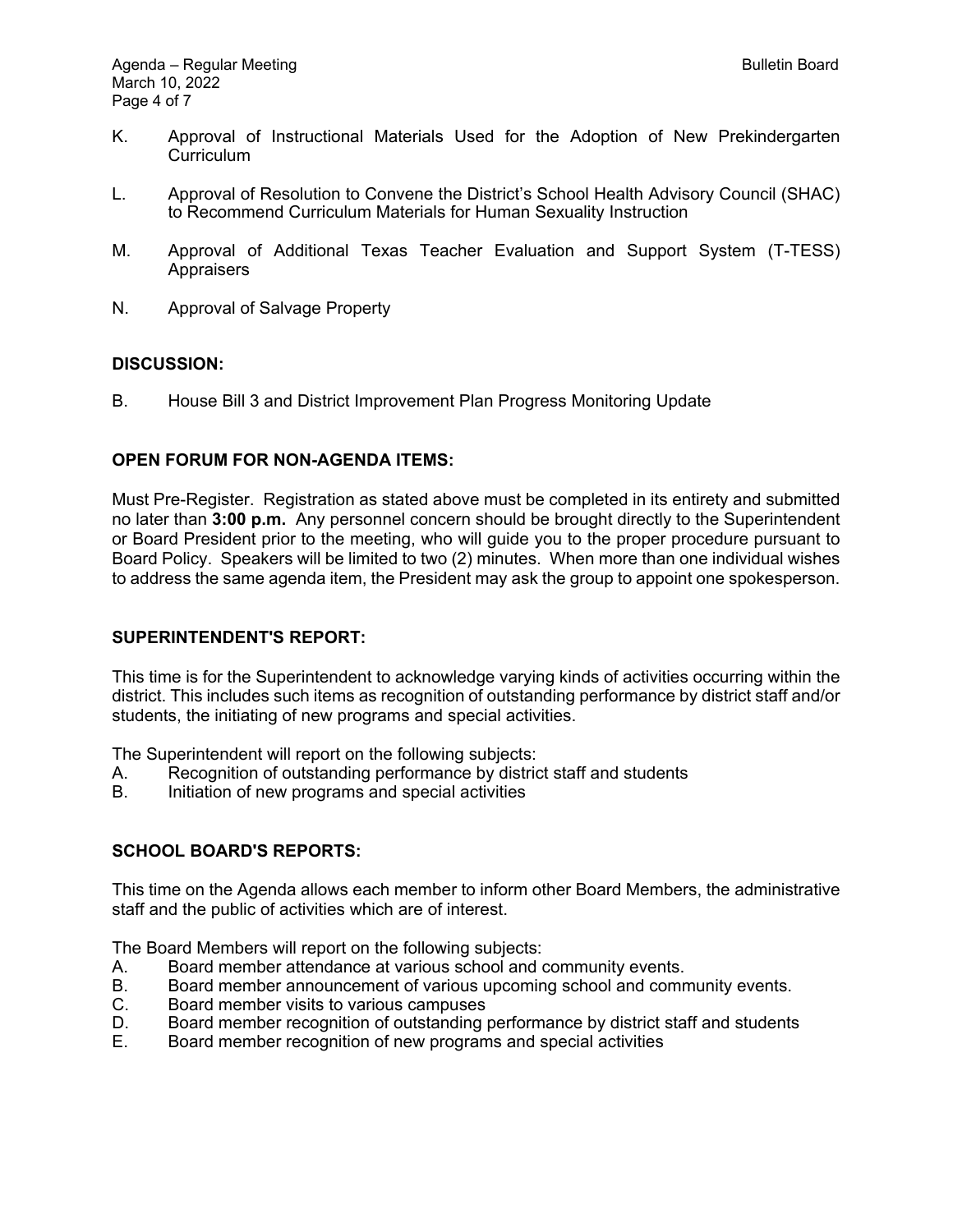### **CLOSED MEETING:**

At any time during the meeting the Board may adjourn into closed meeting for consultation with its attorney (Tex. Gov't Code § 551.071) or for a posted agenda item pursuant to Texas Government Code sections 551.072 – 551.084 (see below).

#### **ADJOURNMENT**

*The agenda order may be adjusted by the Presiding Officer at any time during the meeting.* 

If, during the course of the meeting, discussion of any item on the agenda should be held in a closed meeting, the board will conduct a closed meeting in accordance with the Texas Open Meetings Act, Texas Government Code, chapter 551, subchapters D and E or Texas Government Code section 418.183(f).

If, during the course of the meeting covered by this Notice, the Board should determine that a closed meeting of the Board should be held or is required in relation to any item included in this notice, then such closed meeting is authorized by Texas Government Code Section 551.001, et. seq., for any of the following reasons:

Section 551.071 - For the purpose of a private consultation with the Board's attorney on any or all subjects or matters authorized by law.

Section 551.072 - For the purpose of discussing the purchase, exchange, lease or value of real property.

Section 551.073 - For the purpose of negotiating contracts for prospective gifts or donations.

Section 551.074 - For the purpose of considering the appointment, employment, evaluation, reassignment, duties, discipline or dismissal of a public officer or employee or to hear complaints or charges against a public officer or employee.

Section 551.076 - To consider the deployment, or specific occasions for implementation, of security personnel and devices.

Section 551.082 - For the purpose of deliberating in a case involving discipline of a public school child or children, or in a case in which a complaint or charge is brought against an employee of the school district by another employee and the complaint or charge directly results in a need for a hearing.

Section 551.0821 - For the purpose of deliberating in a matter regarding a public school student if personally identifiable information about the student will necessarily be revealed by the deliberation.

Section 551.083 - For the purpose of considering the standards, guidelines, terms or conditions the Board will follow, or instruct its representatives to follow, in consultation with representatives of employee groups in connection with consultation agreements provided for by Section 13.901 of the Texas Education Code.

Section 551.084 - For the purpose of excluding a witness or witnesses from a hearing during examination of another witness.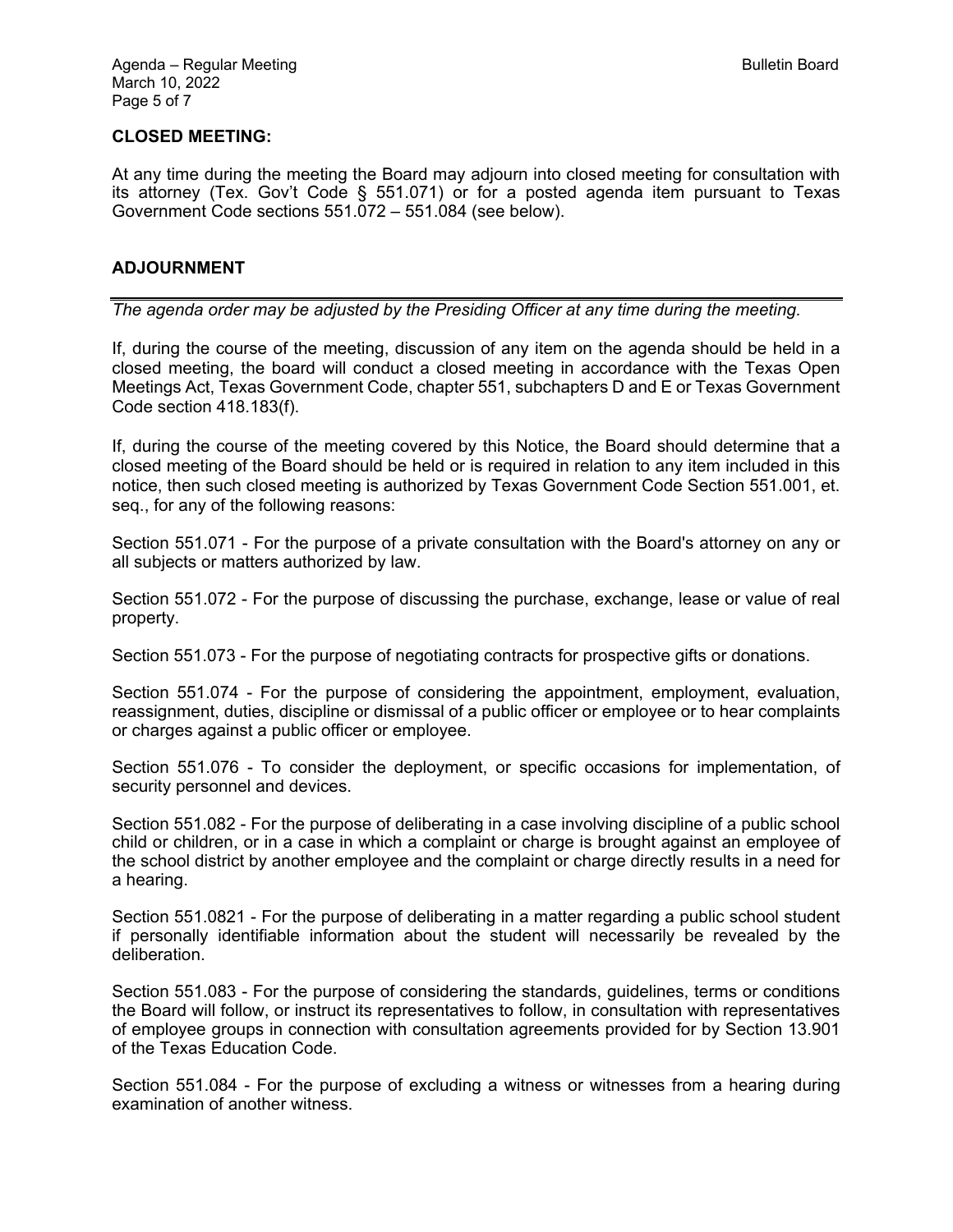Should any final action, final decision or final vote be required in the opinion of the Board with regard to any matter considered in such closed meeting, then such final action, final decision or final vote shall be at either:

- A. the open meeting covered by this notice upon the reconvening of this public meeting, or<br>B. at a subsequent public meeting of the Board upon notice thereof, as the Board shall
- at a subsequent public meeting of the Board upon notice thereof, as the Board shall determine.

Before any closed meeting is convened, the presiding officer will publicly identify the section or sections of the Act authorizing the closed meeting. All final votes, actions, or decisions will be taken in open meeting.